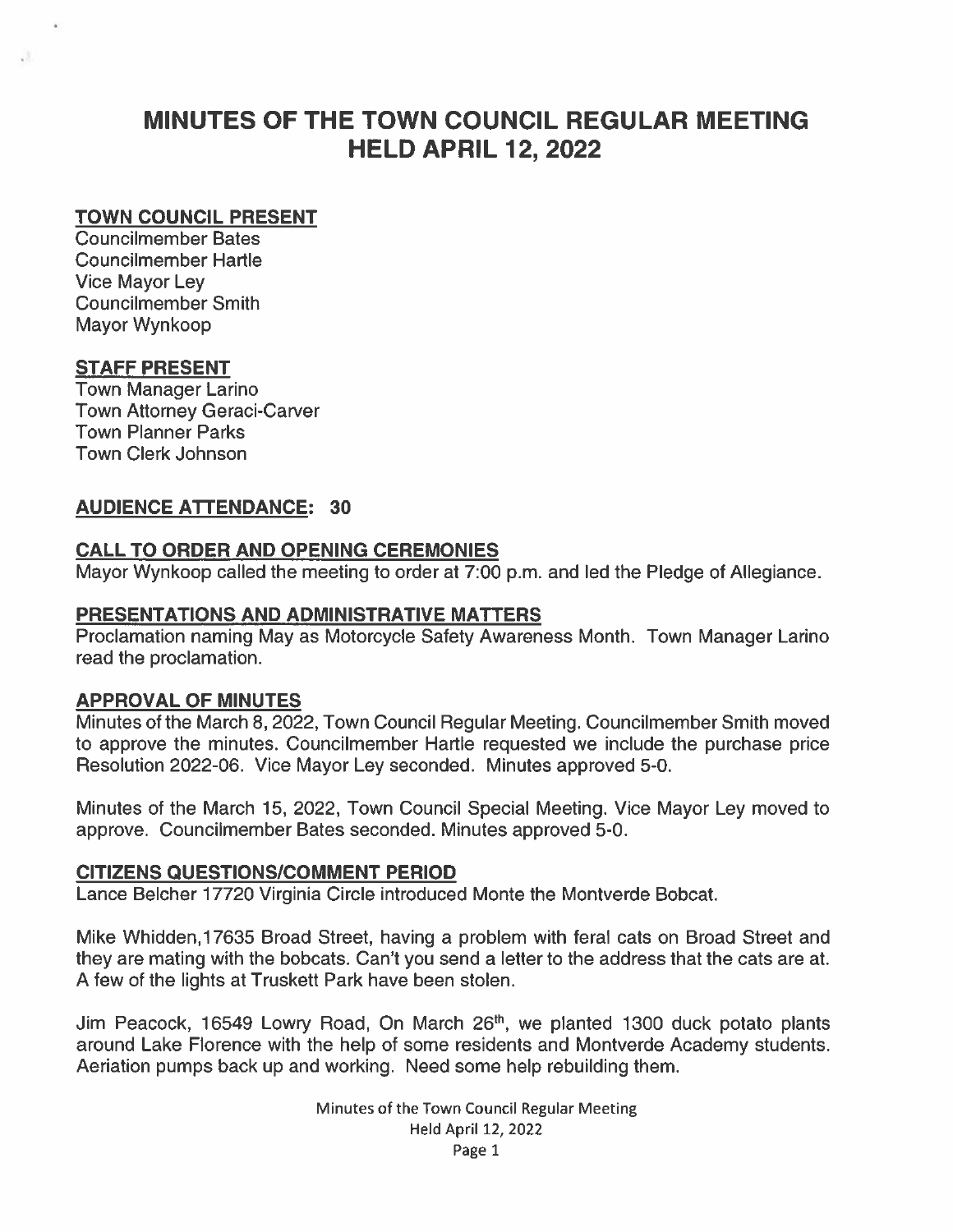Paul Ryan 17305 Third Street, repaving of third street needs done all the way down to the Palmers house. There is an area next to my neighbors that someone is dumping litter.

## DEPARTMENT & COMMITTEE REPORTS

#### Town Manager Larino's Report

u.

Library staff collecting relevant Montverde history to catalog and determine how to display.

Utility problem hole opened up in yard and it is <sup>a</sup> storm drain that has collapsed. It has created <sup>a</sup> sink hole. The entire pipe is <sup>a</sup> 15" pipe that has corroded, it is about 160 feet long. It has to be replaced and we need to ge<sup>t</sup> <sup>a</sup> pipe, we hope it will cost about \$75,000 to \$80,000. We are looking into where all of these are located in the town.

Reminder that the Easter Egg hunt, market and concert this Saturday.

Staff will be working with Auditors next week.

The dedication of CR 455 dedication is <sup>a</sup> year out.

I will be attending the FCCMA conference the first of June.

Willow Ridge (Black East) Update.

Apopka Sound —25 meters have been provided for homes.

Working on the kitchen for the fire station.

JPA and ISBA we are working on these agreements and what we need to do to ge<sup>t</sup> these updated.

Osgood property is going to submits proposal next couple of weeks and it looks like they are going to go with straight 2 homes per acre.

#### Town Attorney Geraci-Carver Reports No repor<sup>t</sup>

#### Town Planner Parks Report

8 zoning clearances, still working on code changes and starting to work on Willow Ridge.

#### County Commissioner Parks Report

County Commissioners is starting on their budget for 2022-2023. Working on tourism for the County. Cat colony the county has <sup>a</sup> trap, neuter and release program.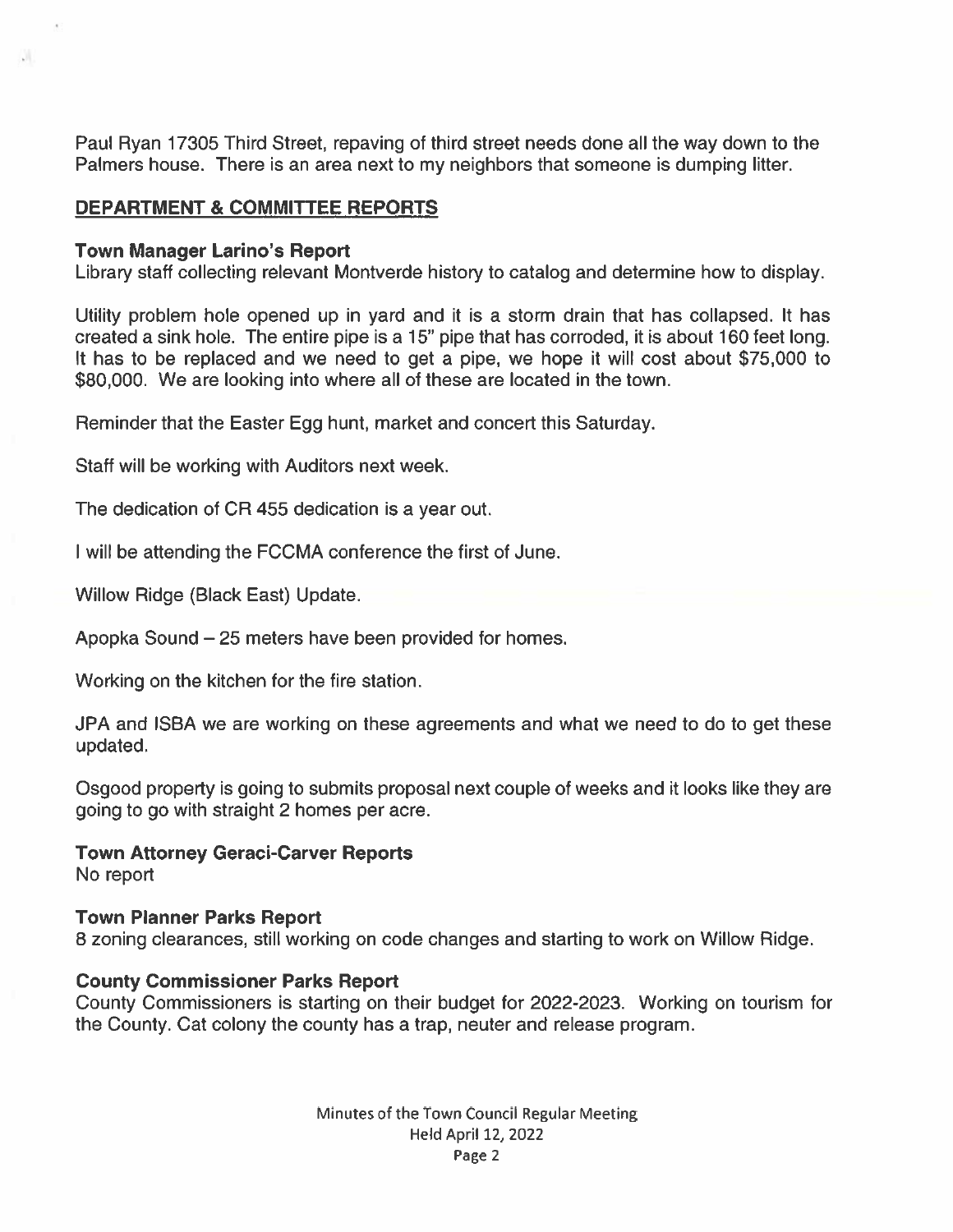# Fire Department Report

Written repor<sup>t</sup> in Council packets

Committee Reports No Report

#### Town Council Report

Vice Mayor Ley doesn't feel the audit isn't in depth enough. Could we dovetail off the county auditors. Boy Scout donation this year.

Councilmember Bates Nothing to report.

Councilmember Hartle the property being built next to town hail are they going to pu<sup>t</sup> in the infrastructure.

Town Manager Larino answered — No. we discussed this at the last meeting and the council wasn't interested in having the developer do the infrastructure.

Councilmember Smith two eyesores in downtown. The two white buildings and property around it need to be cleaned up.

Town Manager Larino answered — you need someone to complete and turn in <sup>a</sup> code complaint form.

#### Mayor's Report

Speeding issue, asking the council to allow the mayor to write <sup>a</sup> letter to Sean requesting the County to place stop signs on CR455. We need to ge<sup>t</sup> this done sooner or later.

Councilmember Bates state that he is not in favor of speed bumps or tables on CR455.

Councilmember Hartle agrees that he doesn't like the speed bumps or tables.

Alan Lait, 17569 CR 455 last night trash pick up was late, I went out to get the cans and I heard <sup>a</sup> vehicle coming from Ferndale going 50 or 55, both tires of the pickup truck and it hit the trash can, toss it in the neighbors yard, and destroyed the trash can. Thankfully <sup>I</sup> stopped to pull <sup>a</sup> weed, or it would have been me. In favor of the stop signs.

Dan Davis, 16849 Lake Street, the speed tables do damage to Lamborghinis and low riding cars. We don't want to buy one of those because of damage.

There was extensive discussion on stop signs, speed limits and speed tables.

Mayor Wynkoop, should the speed tables be in the letter to the county or not.

Town Planner Parks, you need to ask for the Complete Street plan and let the county presen<sup>t</sup> that to you.

> Minutes of the Town Council Regular Meeting Held April 12, 2022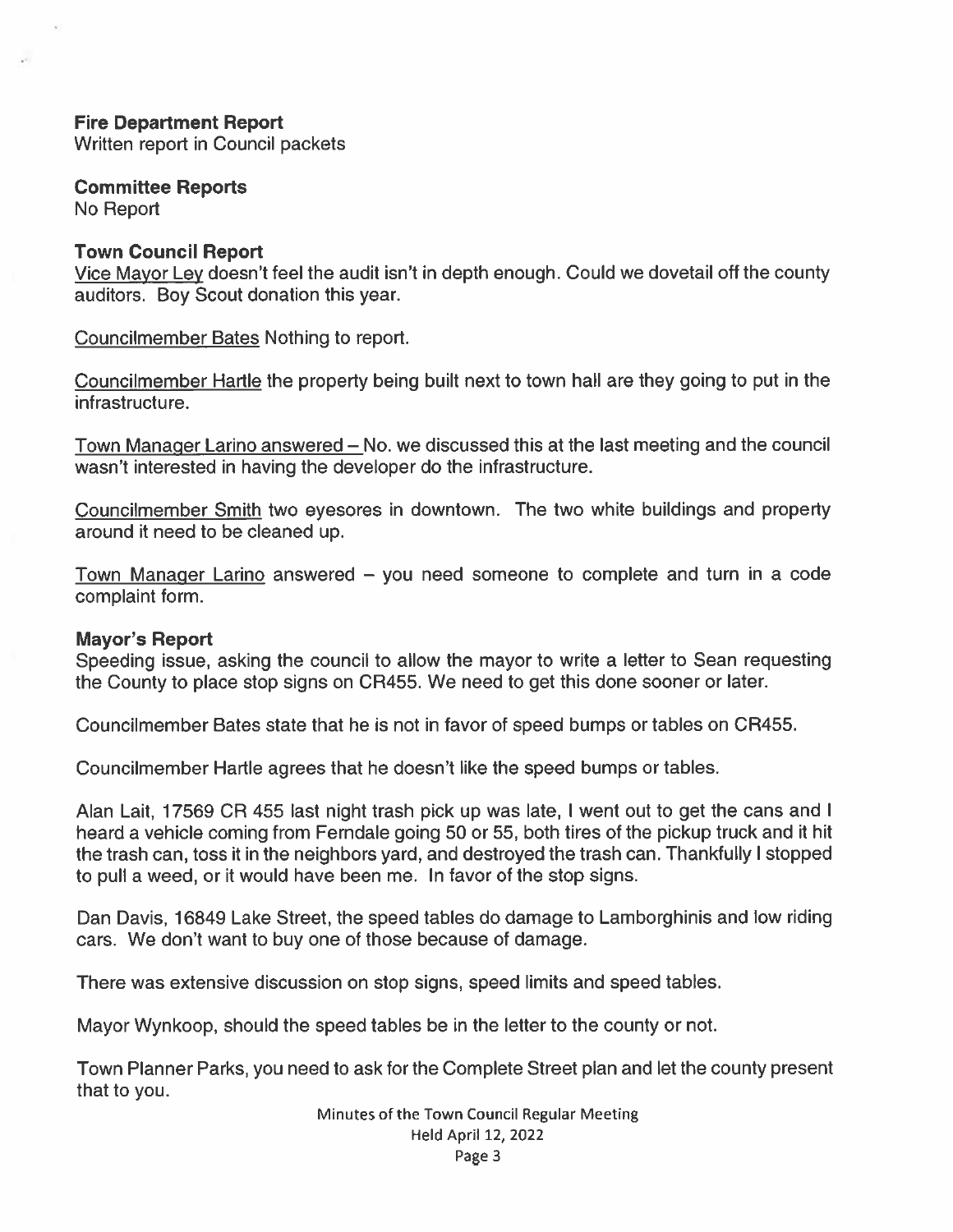Mayor Wynkoop presented the finance repor<sup>t</sup> for March 2022:

| <b>Beginning Bank Balance</b><br><b>Revenues</b><br><b>Expenditures</b><br><b>Ending Balance</b> | \$2,952,736.38<br>311,842.10<br>S.<br>\$313,107.94<br>\$2,951,470.54 |
|--------------------------------------------------------------------------------------------------|----------------------------------------------------------------------|
| <b>Grant Clearing Account</b>                                                                    | \$4,427,062.01                                                       |
| <b>Total Bank Balance</b>                                                                        | \$7,225,830.72                                                       |

# DISCUSSION AND ACTION ITEM

Approval of Task 1, Library - Authorizing the use of Lake County Grant Impact Fees in the amount \$130,910 for library architectural services and instructing the Town Manager to increase the budget expenditures through <sup>a</sup> future budget amendment.

Town Manager Larino presented the Task. This is the architectural services for the library.

Mike Latham, Gatorsktch discussed the services they would be providing and the costs associated with this. This was based on \$1 .7M construction cost. We used the Florida AlE fees. He went through each cost and what would be included in that fee.

There was extensive discussion.

Jim Peacock, 16549 Lowry Road asked it that included construction managemen<sup>t</sup> throughout the project.

Discussion continued regarding the size of the building existing and proposed, gran<sup>t</sup> money and impact fees.

Steven Crowley, 17545 CR 455 will there be public input as to what people want.

Town Manager Larino stated yes we will hold public meetings and everyone should look for the Visioning Committee meetings.

Jim Peacock, 16549 Lowry Road spoke in favor of the cost of the architectural services.

Brad Long, Montverde Academy cautioned everyone to watch for change orders.

Councilmember Bates moved to approve the Task 1 for the library. Councilmember Hartle seconded. Task 1 for the library Approved 5-0.

Approval of Task 1, Wastewater - Authorizing the use of ARPA and SRLF funds (when available) in the amount \$250,000 for <sup>a</sup> planning study and instructing the Town Manager to increase the budget expenditures through <sup>a</sup> future budget amendment.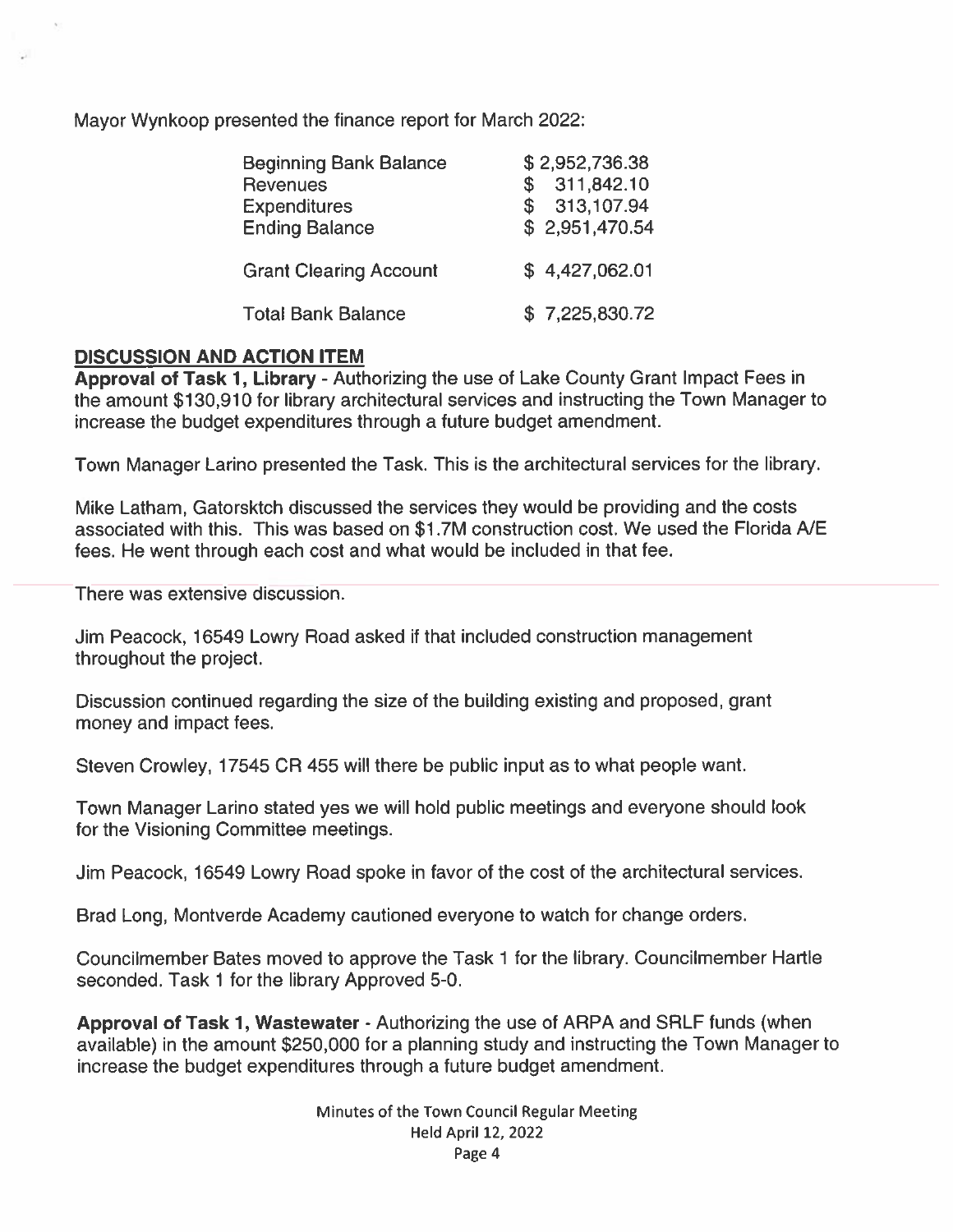Town Manager Larino presented the Task 1 for wastewater.

Scott Shannon with Curran & Woodard discussed the services they would be providing, which include finding grants to fund these projects.

Mayor Wynkoop asked what it will cost to build <sup>a</sup> sewer system.

Scott Shannon stated for the whole town, ballpark it would be in the low twenties. (\$20M)

There was extensive discussion.

Public Input: Jim Peacock spoke in favor of Task 1.

John Arellano spoke in favor of Task 1.

Dee Adkins spoke in favor of Task 1.

Dan Davis asked how many additional employees would be needed.

Scott Shannon state 4 - 5.

Mayor Wynkoop moved to deny Task <sup>1</sup> for wastewater. After the first vote was taken Vice Mayor Ley asked for clarification on what was being voted on. <sup>A</sup> second vote was taken with the following results. Councilmember Smith seconded. Roll call Councilmember Smith yes, Councilmember Hartle no, Councilmember Bates no, Vice Mayor Ley no Mayor Wynkoop yes. The motion failed 2-3.

Vice Mayor Ley move to approve Task <sup>1</sup> for wastewater. Roll call Councilmember Smith no, Councilmember Hartle yes, Councilmember Bates yes, Vice Mayor Ley yes, Mayor Wynkoop no. Task 1 for wastewater approve 3 -2. Councilmember Smith and Mayor Wynkoop voted nay.

Approval of Task 1, Stormwater Quality Improvements - Authorizing the use of DEP funds and general funds in the amount of \$216,000 for engineering and instructing the Town Manager to increase the budget expenditures through <sup>a</sup> future budget amendment.

Town Manager Larino presented the Task 1 for Stormwater Quality Improvements.

Scott Shannon with Curran & Woodard discussed the services they would be providing, which include finding grants to fund these projects.

There was brief discussion.

Public input, there was none.

#### Minutes of the Town Council Regular Meeting Held April 12, 2022 Page 5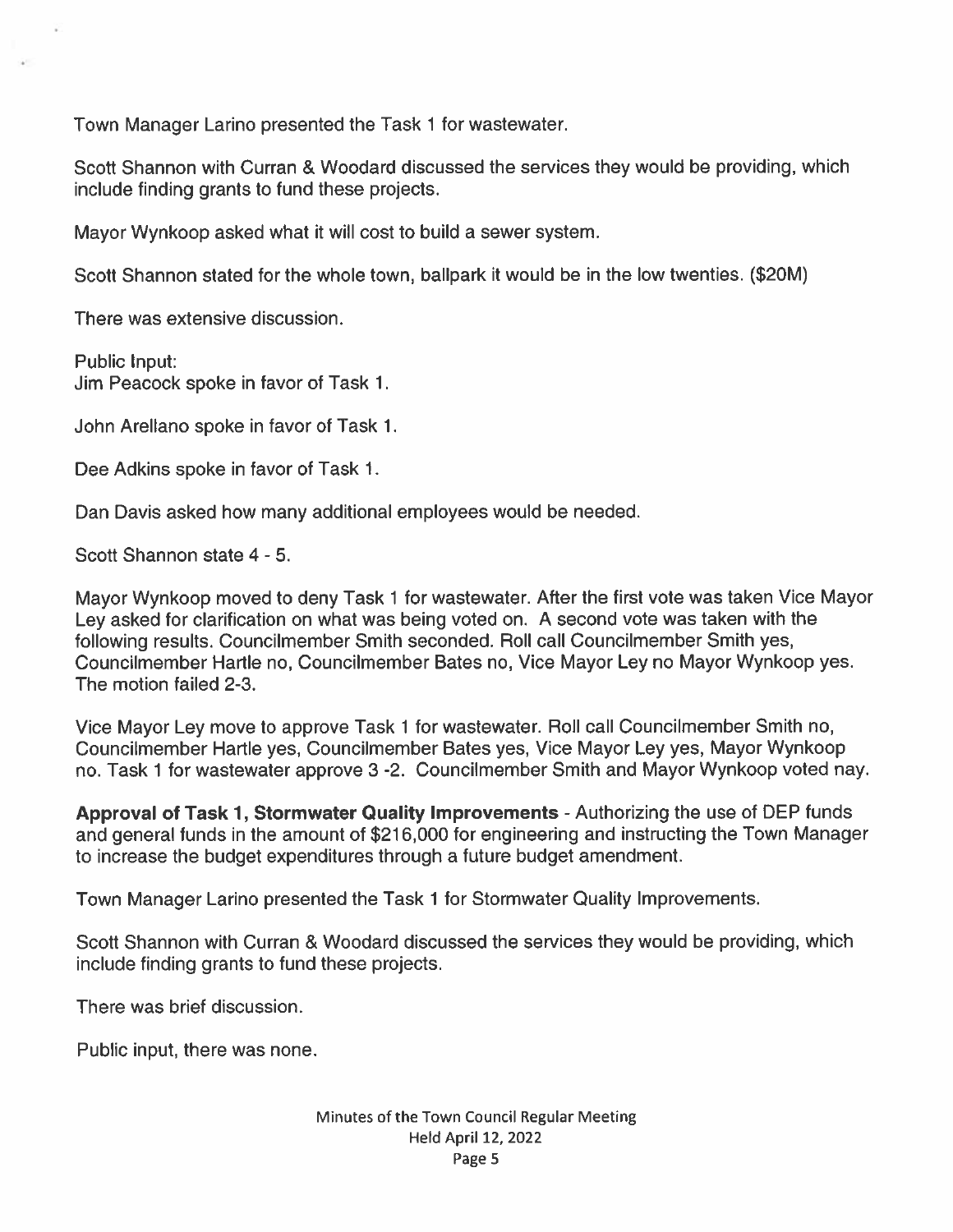Councilmember Bates made <sup>a</sup> motion to approve. Councilmember Hartle seconded. Task 1 Stormwater Quality Improvements approved 5-0.

Discussion regarding Waste Pro's fee increase request.

Town Manager Larino discussed the fee increase and introduced Josh Witsman, Division Manager for Waste Pro.

Joshua Witsman explained the reason for the increase is the economy. We are asking for \$18.77 per home starting June 1, 2022, for one year. Commercial rates will increase with the same CPI.

There was extensive discussion.

All Councilmembers were in agreemen<sup>t</sup> of the increase.

Town Manager Larino stated that he would bring this back in the next regular meeting as <sup>a</sup> resolution.

# PUBLIC HEARINGS, ORDINANCES AND RESOLUTIONS

Resolution 2022-10 A Resolution of the Town Council of the Town of Montverde, Florida, approving AIA Document B101-2017 standard form of agreement between the Owner and Architect, Gatorsktch Corporation; authorizing the town manager to execute the agreement; providing for an effective date.

Town Attorney Geraci-Carver read the Resolution by title only.

Town Manager Larino explained the Resolution

There was brief discussion.

Councilmember Bates moved to approve Resolution 2022-10. Councilmember Hartle seconded. Resolution 2022-10 approved 5-0.

Ordinance 2022-02 (Tabled 03-08-2022) An Ordinance of the Town of Montverde, Florida, amending regulations in Chapter 24 of the Town of Montverde code of ordinances relating to parking in residential and commercial districts within the Town of Montverde; providing for codification and severability; providing for the repeal of ordinances in conflict herewith; and providing for an effective date.

Mayor Wynkoop moved to table Ordinance 2022-02. until the May 10, 2022, meeting. Councilmember Bates seconded. Ordinance 2022-02 tabled 5-0.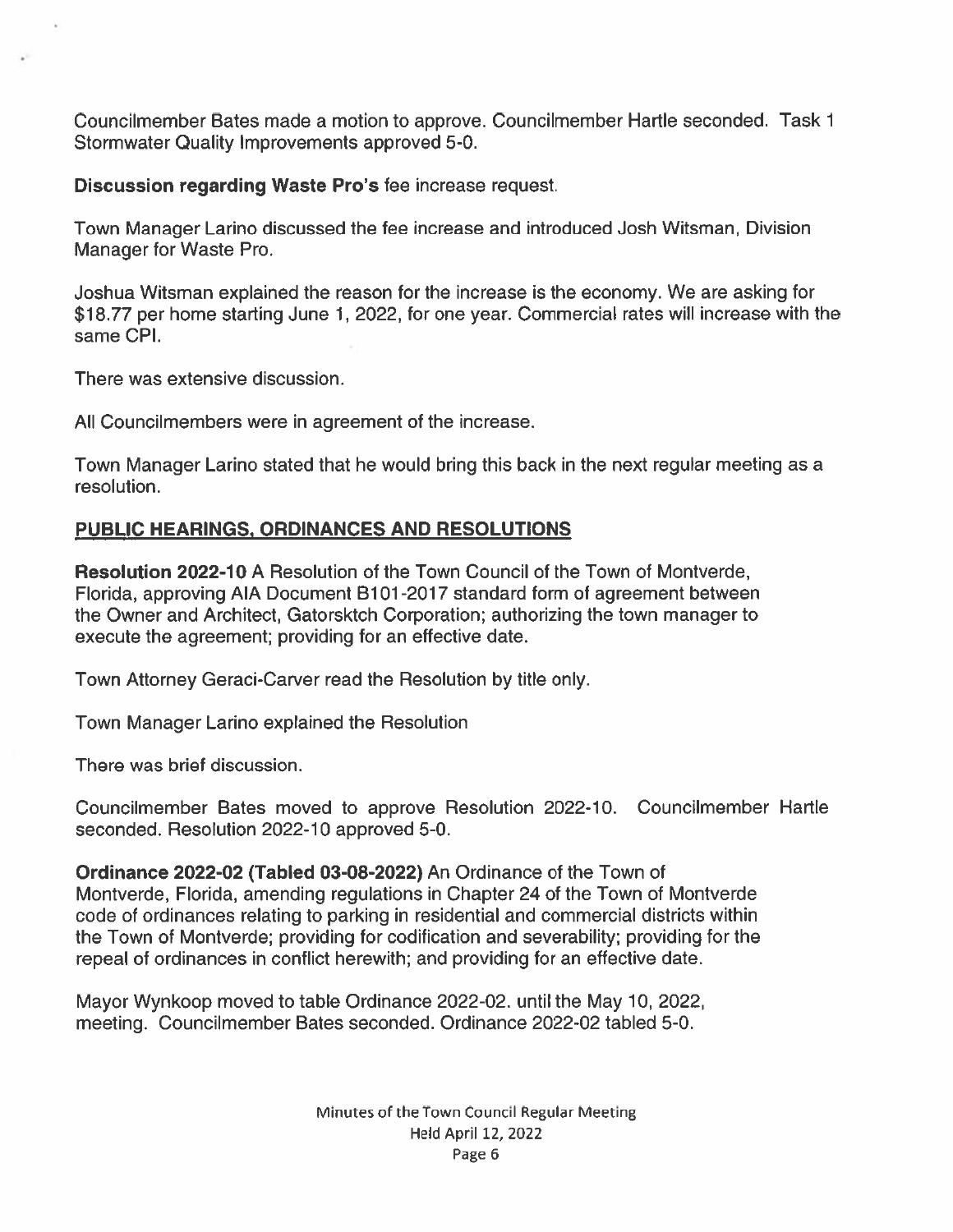Resolution 2022-07 (Tabled 03-08-2022) A Resolution of the Town of Montverde, County of Lake, State of Florida, adopting the Town of Montverde 5-year capital improvement program, providing for an effective date.

Mayor Wynkoop moved to table Resolution 2022-07 until the April 19, 2022 meeting. Councilmember Bates seconded. Resolution 2022-07 tabled 5-0.

Public Hearing: Ordinance 2022-07 An Ordinance of the Town Council of the Town of Montverde, Florida amending the Town of Montverde's comprehensive plan pursuan<sup>t</sup> to 163.3187, Florida Statutes, by amending the comprehensive land-use plan designation from single family low density to single family medium density on the future land-use map for the herein described property consisting of less than 10 acres owned by John and Karin Arellano; authorizing the Town Manager to amend said comprehensive plan; repealing all ordinances in conflict herewith; providing for severability and scrivener's errors; providing for an effective date; and providing for the forwarding of this ordinance to the state of Florida Department of Economic Opportunity.

Town Attorney Geraci-Carver read the Resolution by title only.

This is <sup>a</sup> quasi-judicial item, does anyone want to disclose any conversation they have had.

There was brief discussion.

Public hearing was opened. No on wished to speak. Public hearing closed.

Councilmember Bates moved to approve Ordinance 2022-07. Councilmember Hartle seconded. Ordinance 2022-07 approved to move forward 5-0.

Public Hearing: Ordinance 2022-06 An Ordinance of the Town Council of the Town of Montverde. Florida changing the zoning designation of real property owned by John and Karin Arellano and located at Kirkland Road, Montverde, Lake County, Florida, from a single family low density (R1L) designation to single-family medium density district (R1M); providing for directions to the Town Manager; providing for severability and scrivener's errors; providing for conflict; and setting an effective date.

Town Attorney Geraci-Carver read the Resolution by title only.

This is <sup>a</sup> quasi-judicial item, does anyone want to disclose any conversation they have had.

Public hearing was opened. No on wished to speak. Public hearing closed.

There was brief discussion.